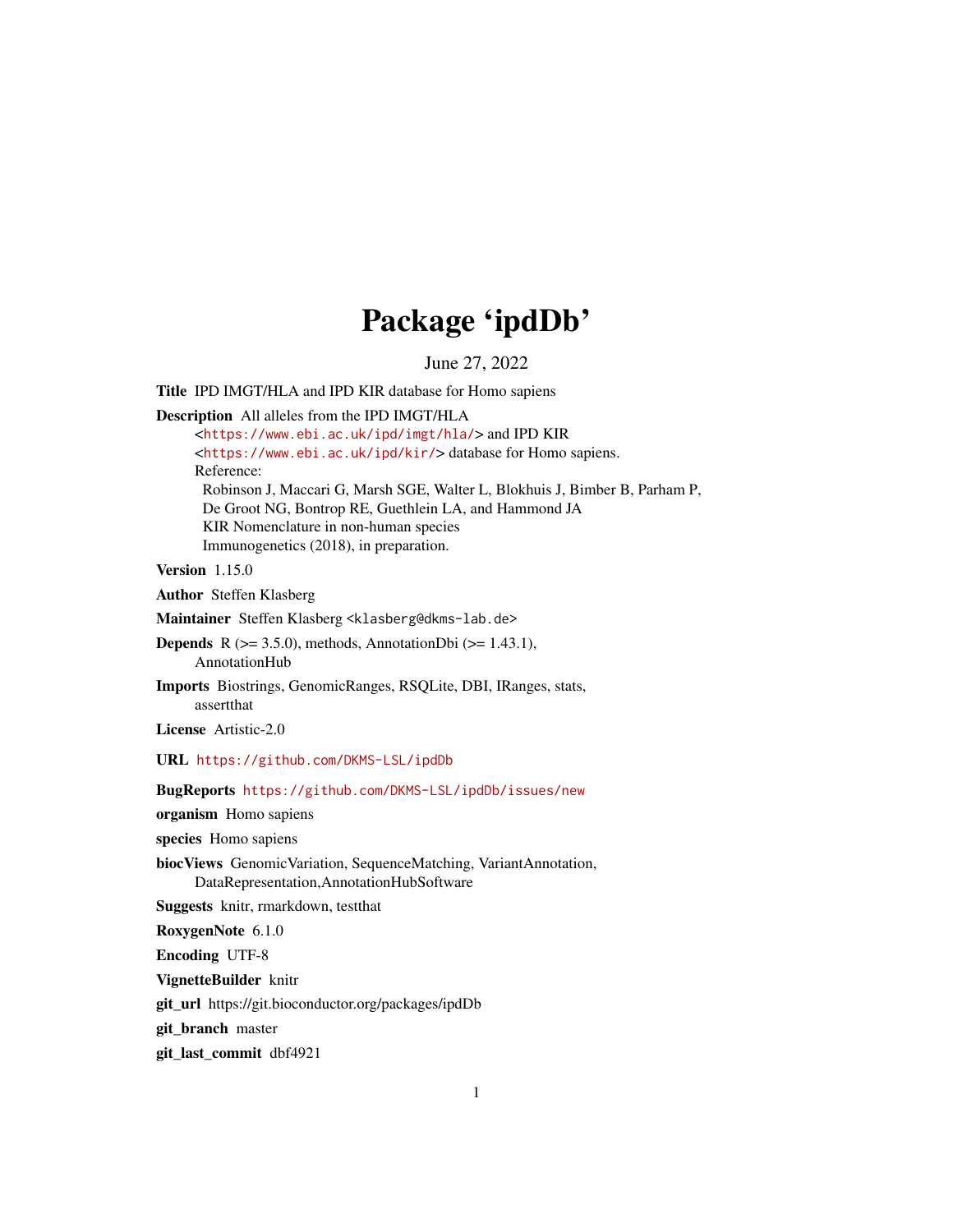<span id="page-1-0"></span>git\_last\_commit\_date 2022-04-26 Date/Publication 2022-06-27

## R topics documented:

|       | $getClosestComplete, IpdDb-method \dots \dots \dots \dots \dots \dots \dots \dots \dots \dots \dots \dots \dots$          |  |
|-------|---------------------------------------------------------------------------------------------------------------------------|--|
|       |                                                                                                                           |  |
|       |                                                                                                                           |  |
|       | getStructure, IpdDb-method $\ldots \ldots \ldots \ldots \ldots \ldots \ldots \ldots \ldots \ldots \ldots \ldots \ldots 5$ |  |
|       |                                                                                                                           |  |
|       |                                                                                                                           |  |
|       |                                                                                                                           |  |
|       |                                                                                                                           |  |
|       |                                                                                                                           |  |
| Index |                                                                                                                           |  |

getAlleles,IpdDb-method

*Get alleles*

#### <span id="page-1-1"></span>Description

Get all alleles of a given locus.

### Usage

getAlleles(x, locus)

#### Arguments

| $\boldsymbol{\mathsf{x}}$ | The database connection; an IpdDb object. |
|---------------------------|-------------------------------------------|
| locus                     | A single locus as a string.               |

#### Value

A character vector with all alleles of the give locus.

### Examples

```
## Load the database
hla <- loadHlaData()
## Get the loci
loci <- getLoci(hla)
## Get alleles of a locus
alleles <- getAlleles(hla, loci[1])
```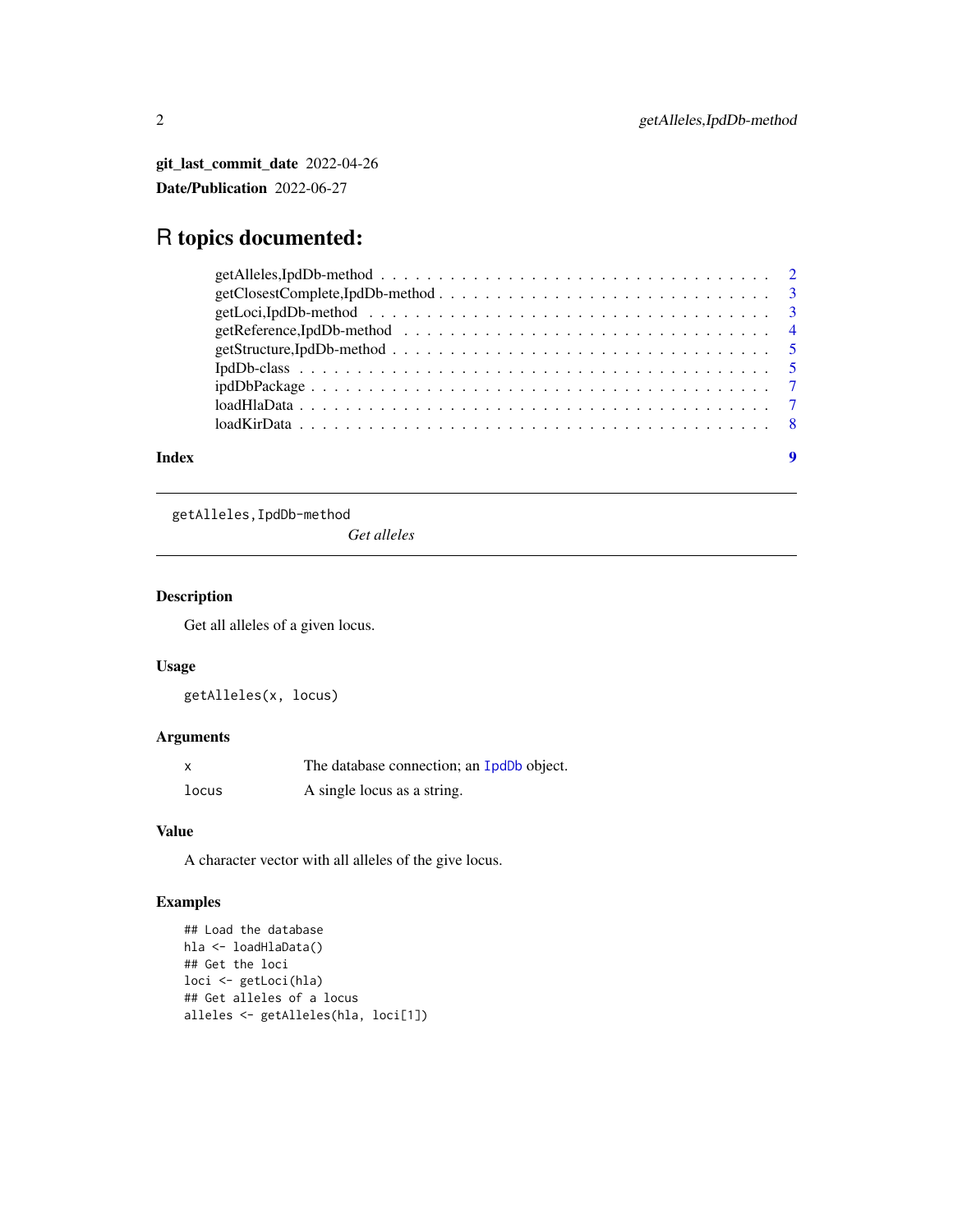<span id="page-2-0"></span>getClosestComplete,IpdDb-method *Get closest full-length sequence*

#### <span id="page-2-2"></span>Description

Get the sequence of the closest allele which for which a full-length sequence is available.

#### Usage

getClosestComplete(x, allele, locus = NULL)

#### Arguments

|        | The database connection; an IpdDb object.                      |
|--------|----------------------------------------------------------------|
| allele | A single allele as a string.                                   |
| locus  | optional parameter used if the allele identifier is not found. |

#### Value

A [Biostrings:DNAStringSet](#page-0-0) object with the sequence of the closest full-length allele.

#### Examples

```
## Load the database
hla <- loadHlaData()
## Get the loci
loci <- getLoci(hla)
## Get alleles of a locus
alleles <- getAlleles(hla, loci[1])
alleleOfInterest <- alleles[1]
## Get the closest complete sequence
seqs <- getClosestComplete(hla, alleleOfInterest, loci[1])
```
getLoci,IpdDb-method *Get loci*

#### <span id="page-2-1"></span>Description

Get all available loci of the KIR or HLA database

#### Usage

getLoci(x)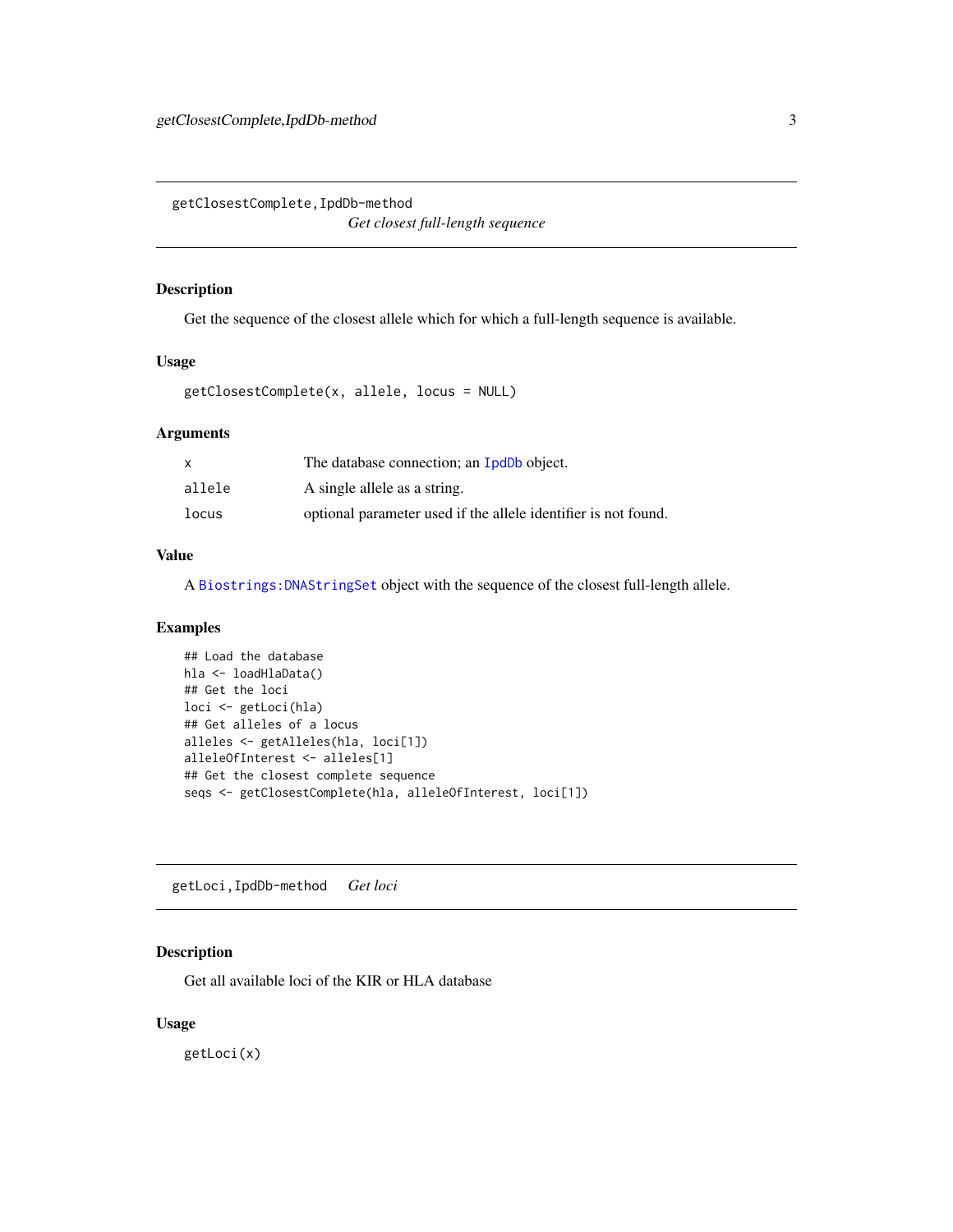#### <span id="page-3-0"></span>Arguments

x The database connection; an [IpdDb](#page-4-1) object.

#### Value

A vector of available loci in the database.

#### Examples

```
## Load the database
hla <- loadHlaData()
## Get the loci
loci <- getLoci(hla)
```
getReference,IpdDb-method

*Get reference sequences*

#### <span id="page-3-1"></span>Description

Get the reference sequences for alleles.

#### Usage

getReference(x, allele)

#### Arguments

| X      | The database connection; an IpdDb object.      |
|--------|------------------------------------------------|
| allele | The alleles of interest as a character vector. |

#### Value

A [Biostrings:DNAStringSet](#page-0-0) object with all references.

#### Examples

```
## Load the database
hla <- loadHlaData()
## Get the loci
loci <- getLoci(hla)
## Get alleles of a locus
alleles <- getAlleles(hla, loci[1])
allelesOfInterest <- alleles[1:10]
## Get the sequences
seqs <- getReference(hla, allelesOfInterest)
```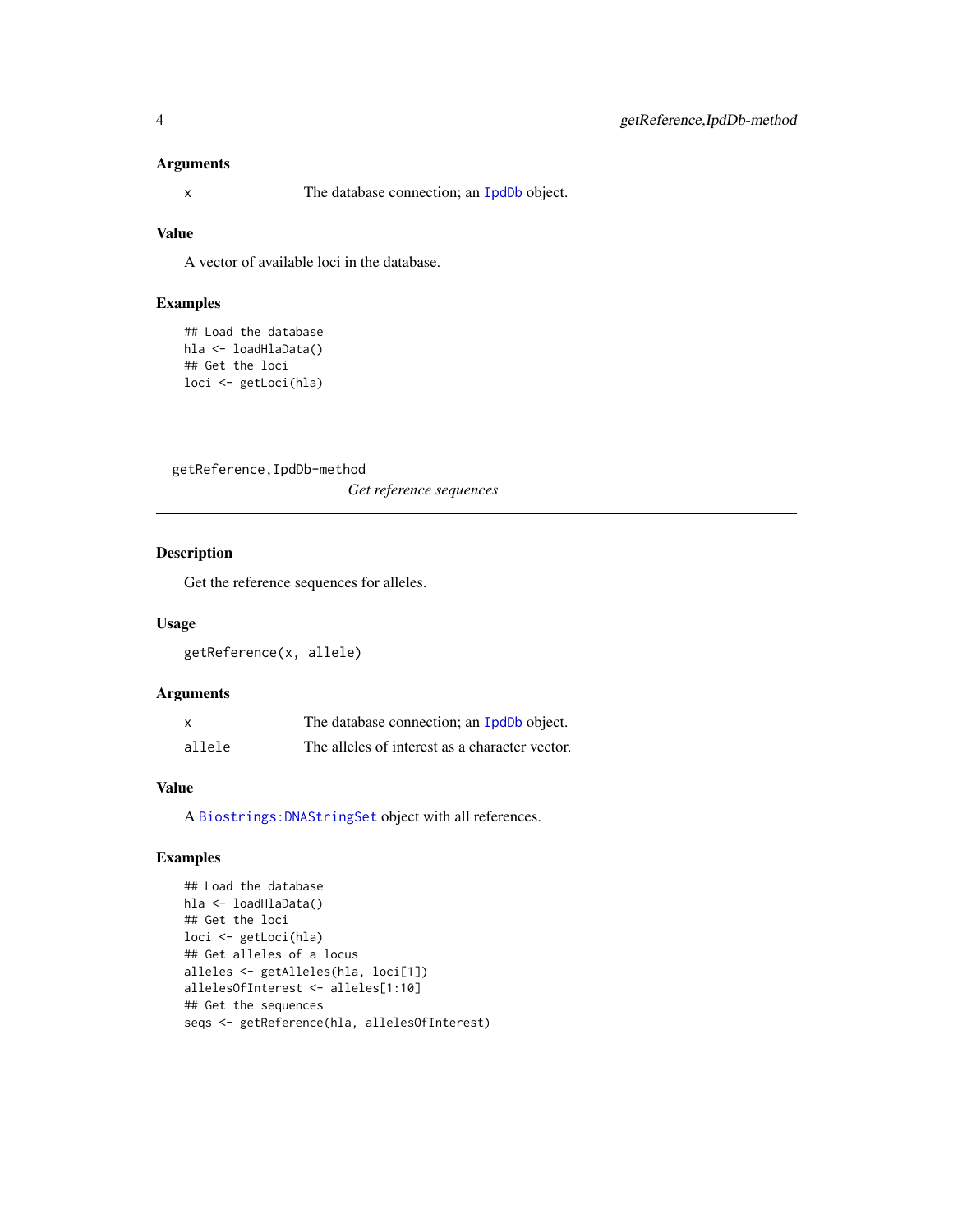<span id="page-4-0"></span>getStructure,IpdDb-method

*Get gene structures*

#### <span id="page-4-2"></span>Description

Get the gene structures for alleles.

#### Usage

getStructure(x, allele)

#### Arguments

|        | The database connection; an IpdDb object.      |
|--------|------------------------------------------------|
| allele | The alleles of interest as a character vector. |

#### Value

A [GenomicRanges:GRanges](#page-0-0) object with all gene structures.

#### Examples

```
## Load the database
hla <- loadHlaData()
## Get the loci
loci <- getLoci(hla)
## Get alleles of a locus
alleles <- getAlleles(hla, loci[1])
allelesOfInterest <- alleles[1:10]
## Get the structures
seqs <- getStructure(hla, allelesOfInterest)
```
IpdDb-class *The database class for storing allele data from IPD.*

#### <span id="page-4-1"></span>Description

This class extends the [AnnotationDbi::AnnDbObj-class](#page-0-0) object by higher level methods for sequence and annotation retrieval. blubb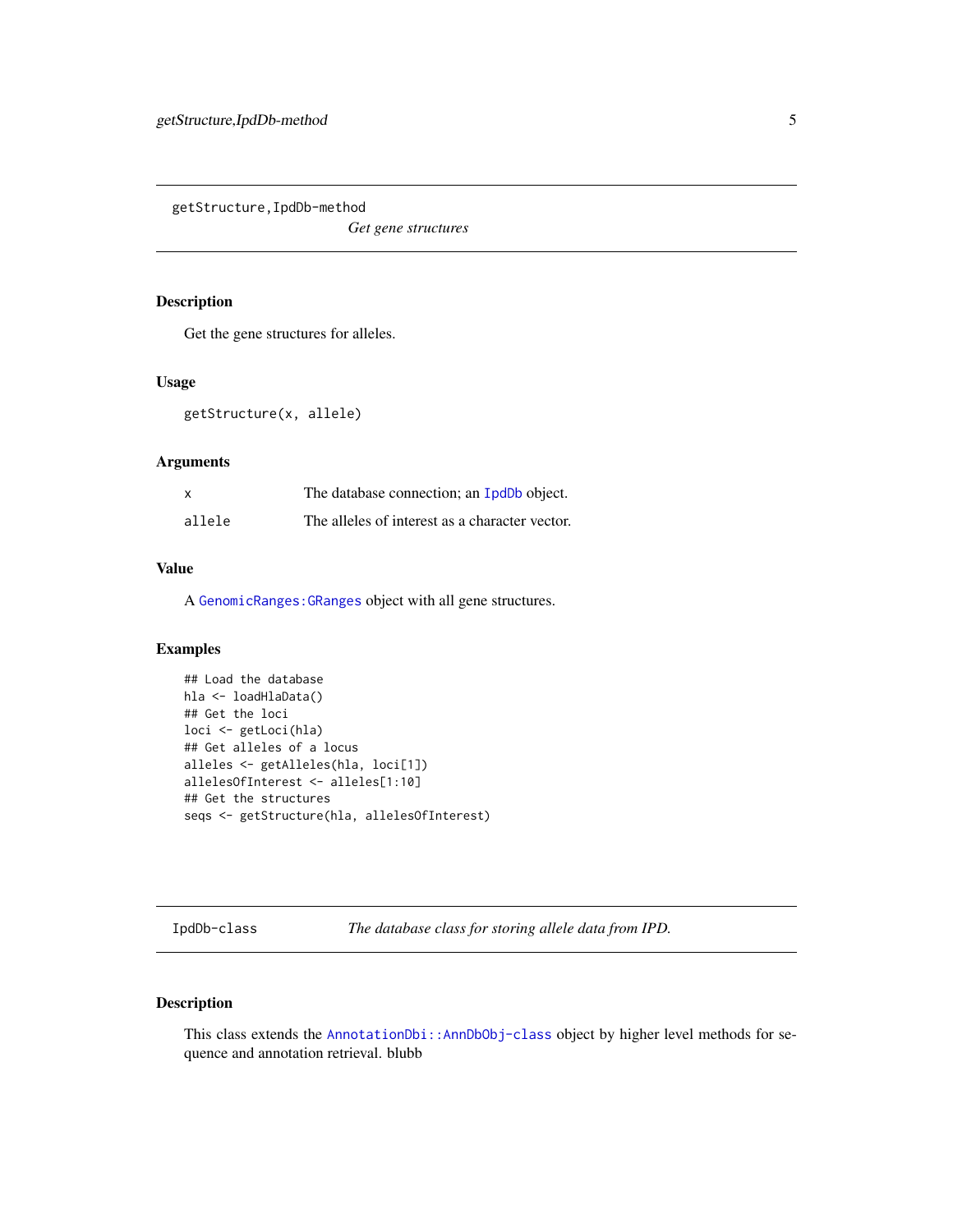#### Usage

```
columns(x)
keytypes(x)
keys(x, keytype, ...)
select(x, keys, columns, keytype, ...)
```
#### Arguments

| $\mathsf{x}$            | the IpdDb object                                          |
|-------------------------|-----------------------------------------------------------|
| keytype                 | The keytype for which the keys are retrieved              |
| $\cdot$ $\cdot$ $\cdot$ | Additional arguments. Not used now.                       |
| keys                    | The keys for which columns should be selected by select() |
| columns                 | The columns to retrieve by select                         |

#### Value

character vector (keys, columns, keytypes) or a data.frame (select).

#### Slots

getDbVersion() Get the version of the original ipd database

getLoci() get all loci from a database, see [getLoci](#page-2-1).

getReference(alleles) Get the reference sequence for alleles, see [getReference](#page-3-1).

getStructure(alleles) Get the structures of alleles, see [getStructure](#page-4-2).

getClosestComplete(allele) Get the closest full-length reference sequence of one allele, see [getClosestComplete](#page-2-2).

getAlleles(locus) Get all alleles of a locus, see [getAlleles](#page-1-1).

#### See Also

[AnnotationDbi::AnnDbObj-class](#page-0-0)

#### Examples

```
## load the data
hla <- loadHlaData()
## get all valid keytypes
kts <- keytypes(hla)
## get all valid columns
cols <- columns(hla)
## get the keys of one keytype
kt <- kts[1]
keys <- keys(hla, kt)
## Get data of the two first columns for the first 10 keys
```
<span id="page-5-0"></span>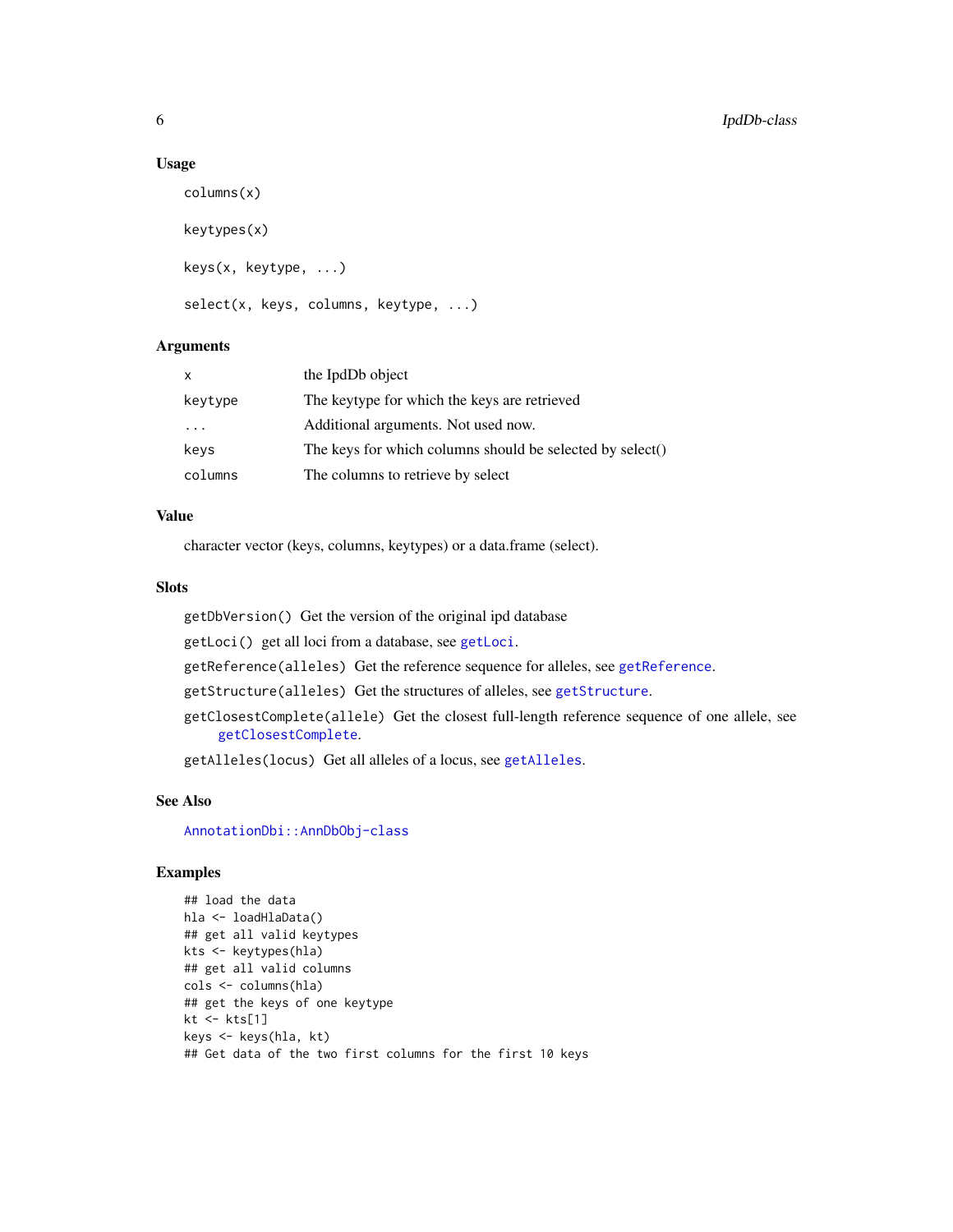#### <span id="page-6-0"></span>ipdDbPackage 7

```
cols <- cols[1:10]
res <- select(hla, keys, cols, kt)
```
ipdDbPackage *Get allele information from IPD*

#### Description

This package holds the IPD IMGT/HLA and IPD KIR database. All alleles are accessible using the select, columns, keys and keytypes methods of the AnnoatationDbi package of bioconductor.

#### Details

Included data are: Allele names p-groups g-groups cwd\_status completeness status gene structure reference sequences closest full-length allele

loadHlaData *Load the IPD IMGT/HLA database*

#### Description

Load the IPD IMGT/HLA database

#### Usage

```
loadHlaData(version = "Latest")
```
#### Arguments

version Either a valid version of the IPD IMGT/HLA database or "Latest" to fetch the latest version

#### Value

an [IpdDb](#page-4-1) object containing the database.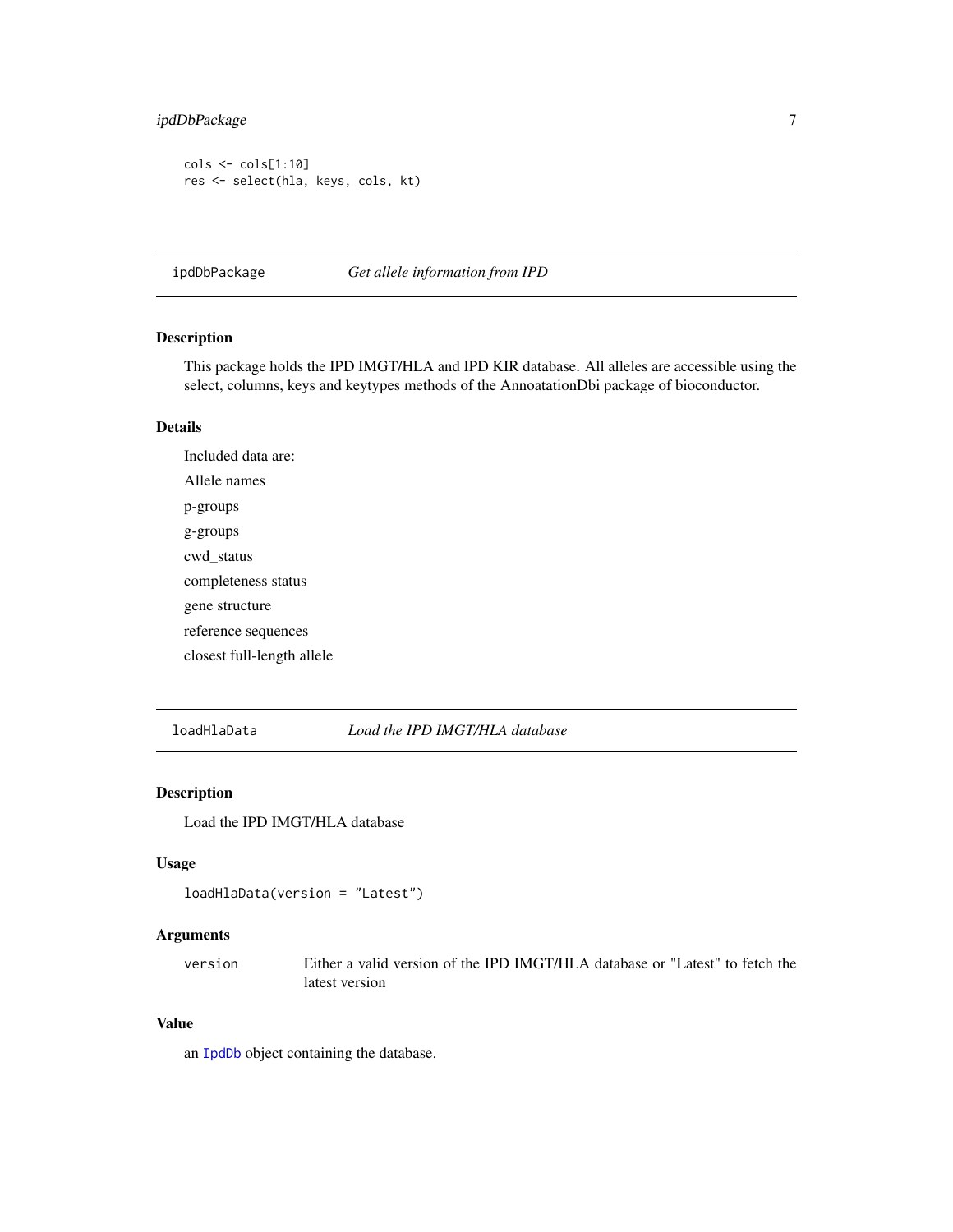#### <span id="page-7-0"></span>Examples

```
## Load the HLA database
hla <- loadHlaData()
```
loadKirData *Load the IPD KIR database*

### Description

Load the IPD KIR database

#### Usage

```
loadKirData(version = "Latest")
```
#### Arguments

version Either a valid version of the IPD KIR database or "Latest" to fetch the latest version

#### Value

an [IpdDb](#page-4-1) object containing the database.

#### Examples

## Load the KIR database kir <- loadKirData()